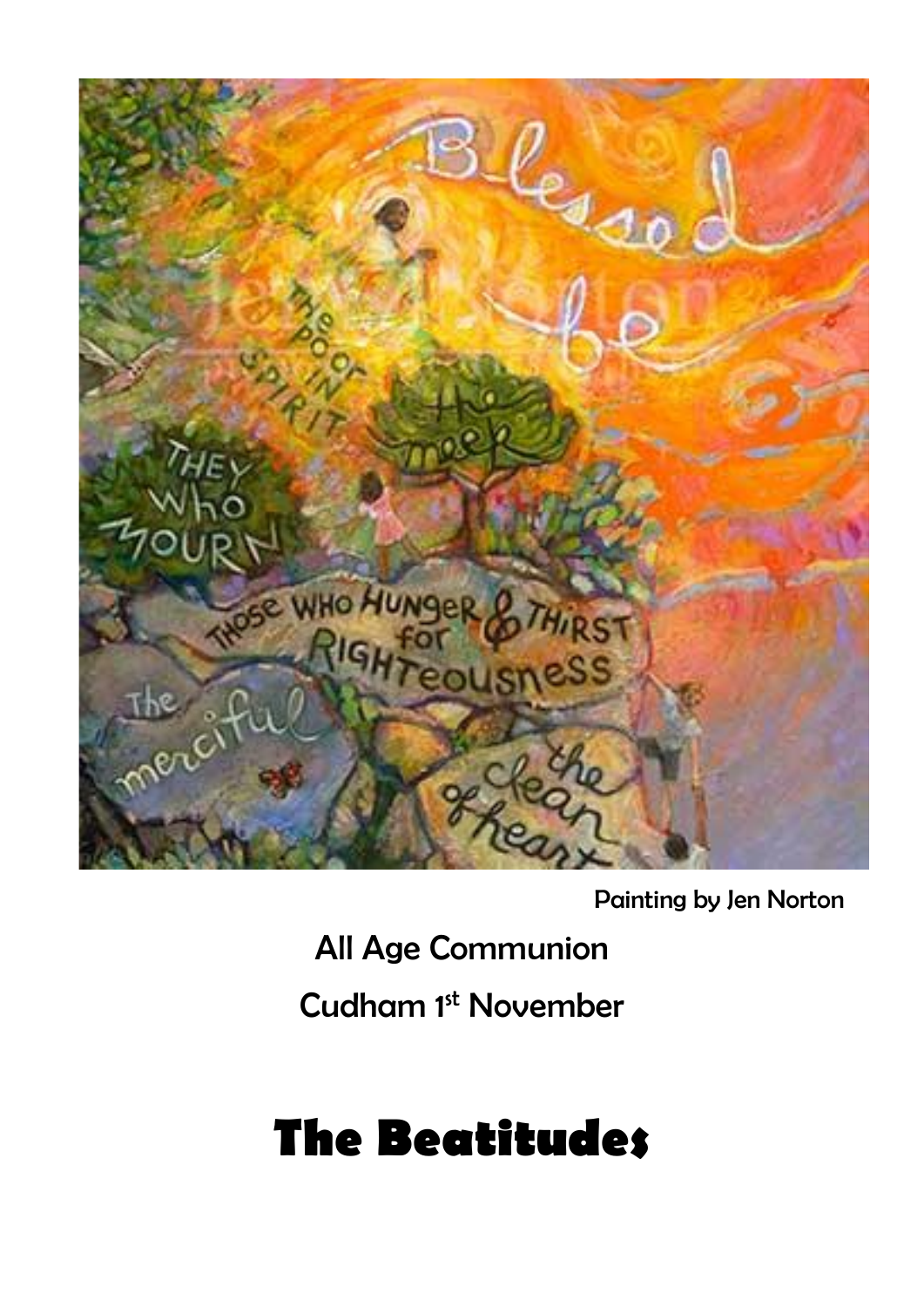Welcome to Cudham church this morning, it's great to have you with us. Please join in with the words in **BOLD.** Children we hope you enjoy your worship bags.

Welcome and call to worship

God has called us here this morning,

## **all the world give God your praises.**

Let us offer him our worship,

# **all the world give God your praises.**

Let us thank him for his goodness,

# **all the world give God your praises.**

Let us ask him to forgive us,

# **all the world give God your praises.**

Let us learn what he would teach us,

# **all the world give God your praises.**

Let us bring our prayers before him,

# **all the world give God your praises.**

Shout for joy to the Lord who loves us,

# **glory to the father, and to the son, and to the Holy Spirit, as**

**it was in the beginning, is now, and shall be forever, amen.** 

We listen to the choir sing: We are marching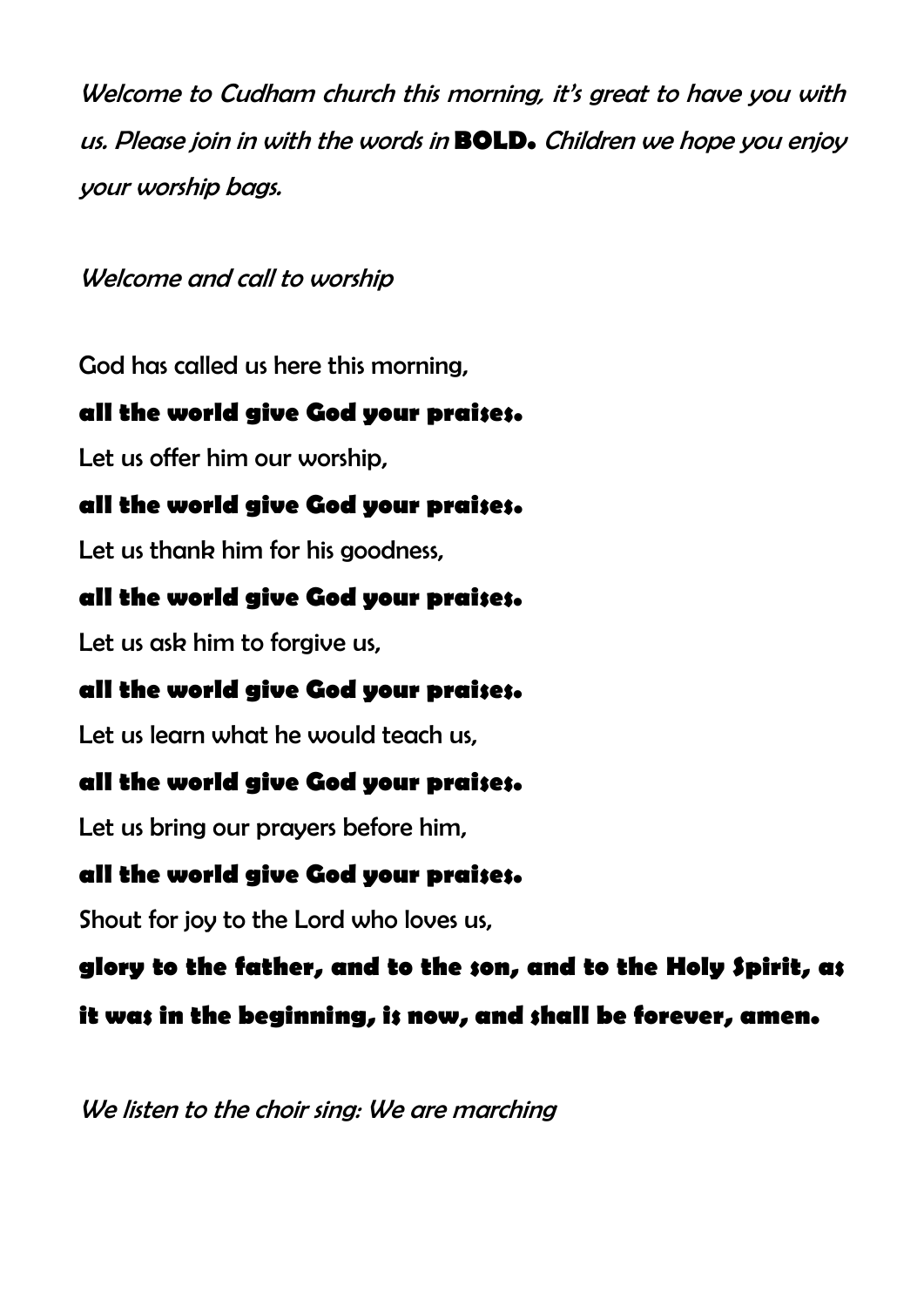We are marching in the light of God. We are marching in the light of God. We are marching in the light of God.. We are marching in the light of God. We are marching marching, We are marching Oh Oh. We are marching in the light of God. We are marching marching, We are marching Oh Oh. We are marching in the light of God.

We are living in the love of God……

We are moving in the power of God……

#### It is time to say we're sorry

For the actions which have angered you, we are truly sorry ,

#### **In your mercy, Lord, forgive us.**

For the words which have wounded you, we are truly sorry,

#### **In your mercy, Lord, forgive us.**

For the thoughts which had betrayed you, we are truly sorry,

#### **In your mercy, Lord, forgive us.**

For the failures which have let you down, we are truly sorry,

#### **In your mercy, Lord, forgive us.**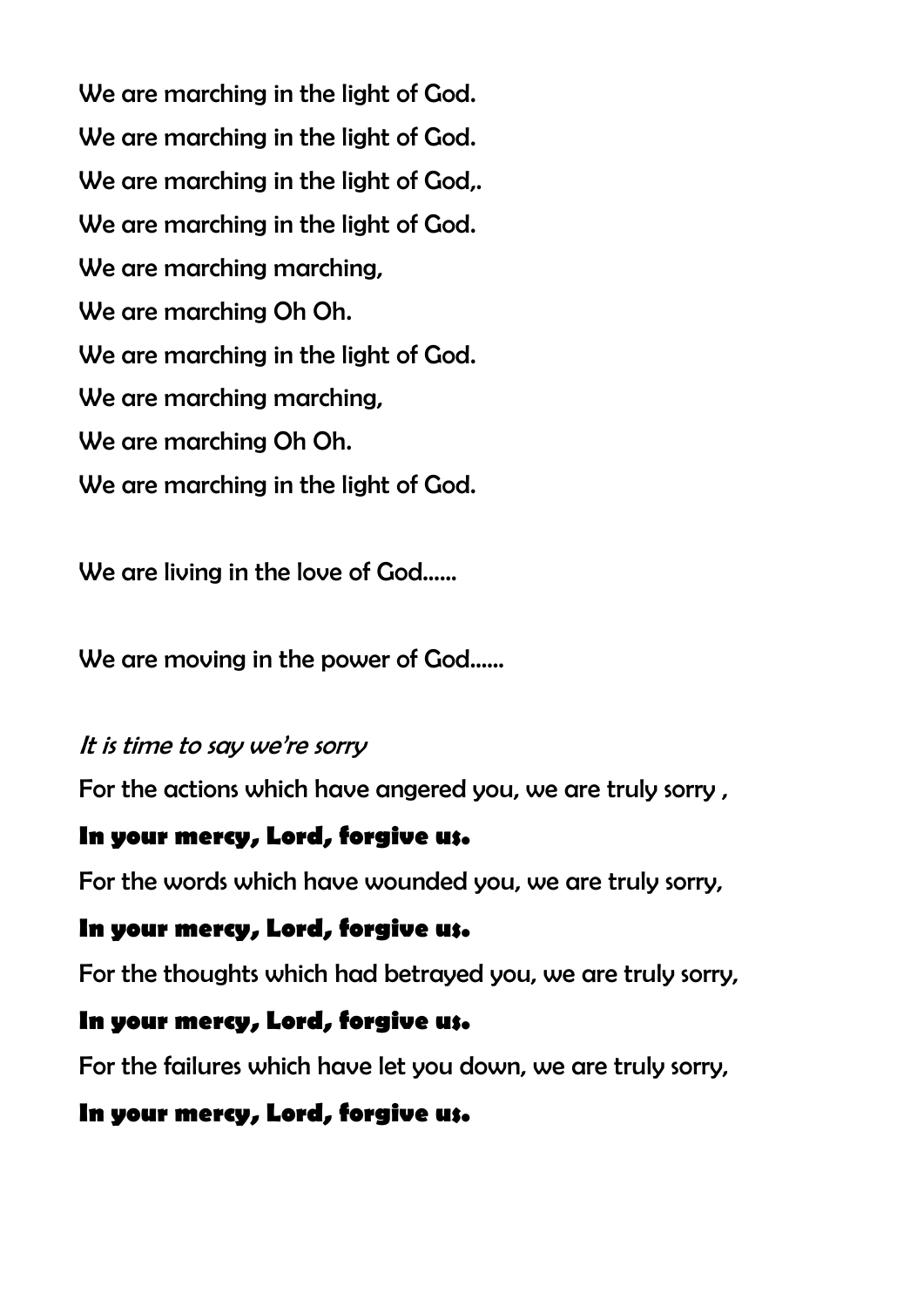### **Absolution**

#### Gloria

Glory to God, glory to God, glory in the highest. Glory to God, glory to God, glory in the highest. To him be glory forever. To him be glory forever. Alleluia, amen. Alleluia, amen. Alleluia amen, alleluia ame—n.

We listen to our Bible reading Matthew 5:1-12 How many times is the word 'blessed' mentioned?

John helps us to understand the Bible reading in his talk.

#### The creed

Do you believe and trust in God the Father, source of all being and life, the one for whom we exist?

#### **I believe and trust in him.**

Do you believe and trust in God the Son, who took our human nature, died for us and rose again?

#### **I believe and trust in him.**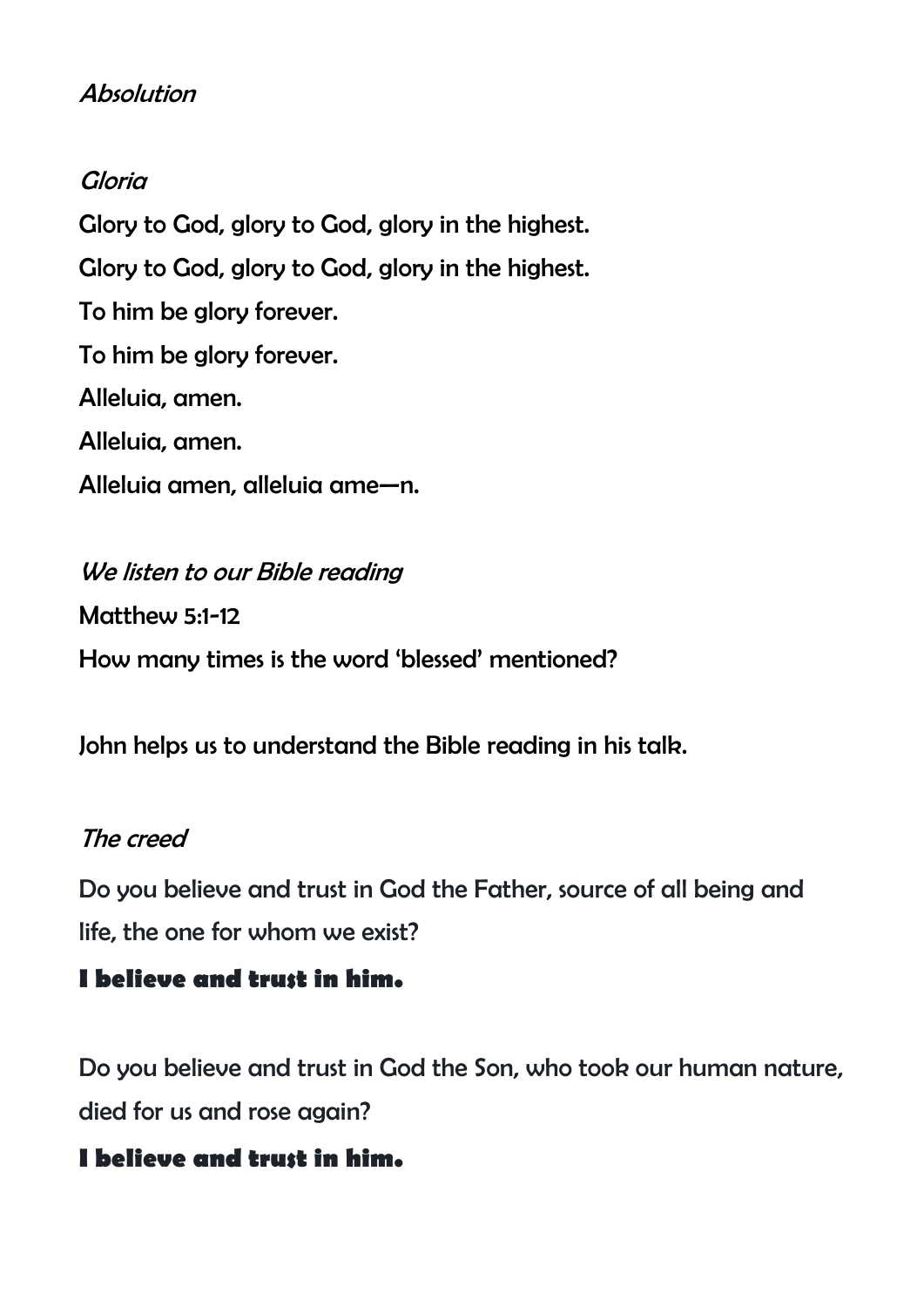Do you believe and trust in God the Holy Spirit, who gives life to the people of God and makes Christ known in the world?

## **I believe and trust in him**.

This is the faith of the Church.

#### **This is our faith.**

## **We believe and trust in one God,**

## **Father, Son and Holy Spirit.**

**Amen.**

## We listen to the choir sing: Before the throne of God above

Before the throne of God above I have a strong and perfect plea A great High Priest whose name is love Who ever lives and pleads for me My name is graven on His hands My name is written on His heart I know that while in heav'n He stands No tongue can bid me thence depart No tongue can bid me thence depart

When Satan tempts me to despair And tells me of the guilt within Upward I look and see Him there Who made an end of all my sin Because the sinless Saviour died My sinful soul is counted free For God the Just is satisfied To look on Him and pardon me To look on Him and pardon me

Behold Him there, the risen Lamb My perfect, spotless Righteousness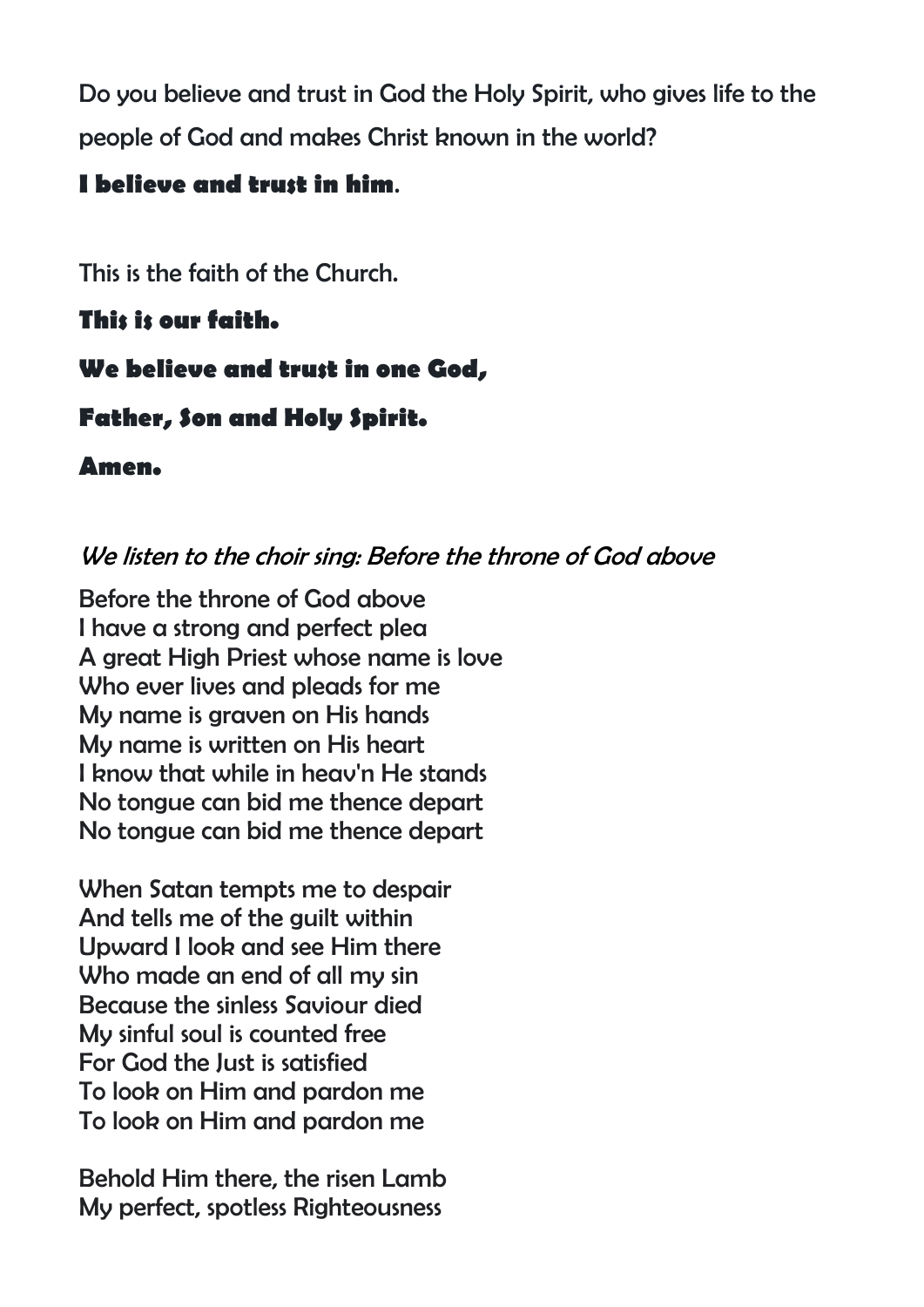The great unchangeable I AM The King of glory and of grace One with Himself, I cannot die My soul is purchased by His blood My life is hid with Christ on high With Christ my Saviour and my God One with Himself, I cannot die My soul is purchased by His blood My life is hid with Christ on high With Christ my Saviour and my God With Christ my Saviour and my God With Christ my Saviour and my God

#### Prayers of intercessions

#### Peace

The peace of the Lord be always with you: **And also with you**

You are invited to offer a sign of peace to those around you from your seat.

#### Holy Communion

#### The Lord be with you: **and also with you.**

Lord of all life, you created the universe, where all living things reflect your glory. You give us this great and beautiful earth, to discover and to cherish.

You give us happy times and things to celebrate. In these we taste your kingdom, a feast for all your children. You made us all, each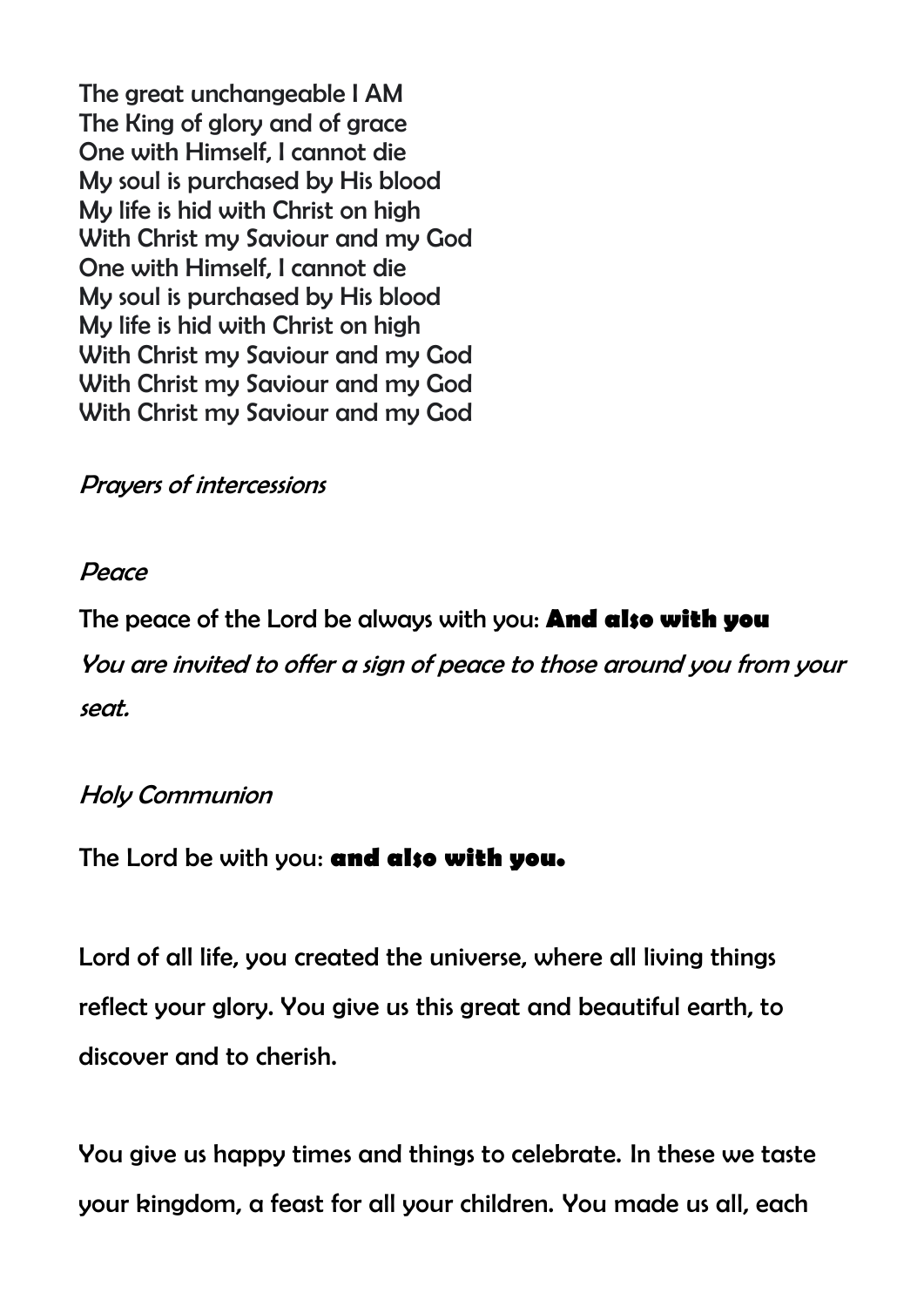wonderfully different, to join with the angels and sing your praise: **Holy, holy, holy Lord, God of power and might, heaven and earth are full of your glory. Hosanna in the highest.**

We thank you, loving Father, because, when we turned away, you sent Jesus, your Son. He gave his life for us on the cross and shows us the way to live. Send your Holy Spirit that these gifts of bread and wine may be for us Christ's body and his blood.

On the night before he died, when darkness had fallen, Jesus took bread. He gave thanks, broke it, and shared it with his disciples, saying: 'This is my body, given for you. Do this to remember me.'

After they had eaten, he took the cup of wine, gave thanks, and shared it with his disciples, saying: 'This is my blood, poured out for you and for many, for the forgiveness of sins.'

So Father, with this bread and this cup we celebrate his love, his death, his risen life. As you feed us with these gifts, send your Holy Spirit, and change us more and more to be like Jesus our Saviour.

Help us, Father, to love one another, as we look forward to that day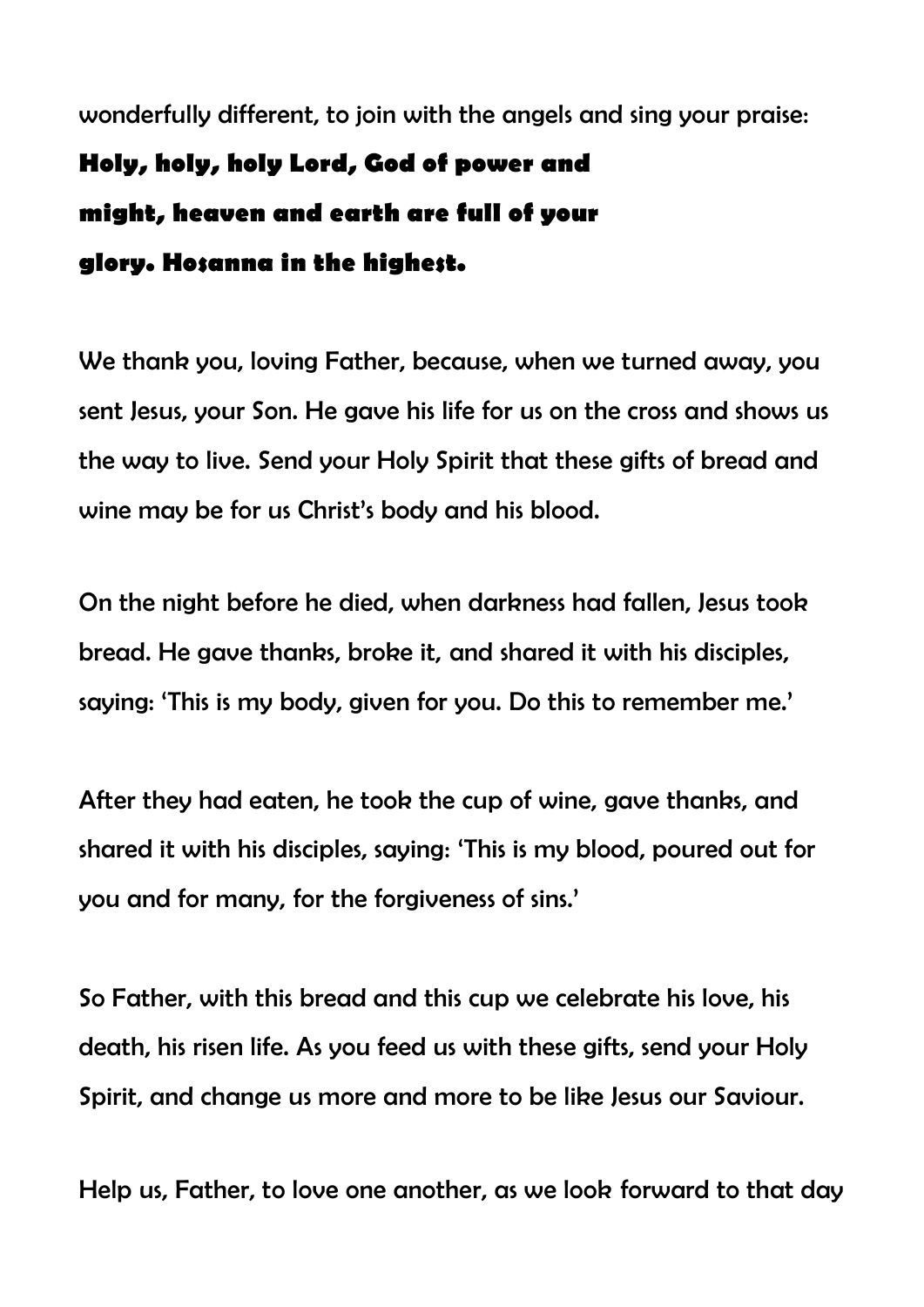when suffering is ended, and all creation is gathered in your loving arms.

And now with St Peter and St Paul all your saints we give you glory,

through Jesus Christ, in the strength of the Spirit, today and for ever.

#### **Amen.**

As our Saviour taught us, so we pray:

**Our Father, in heaven, hallowed be your name; your kingdom come; your will be done; on earth as in heaven. Give us today our daily bread. And forgive us our sins, as we forgive those who sin against us. And lead us not into temptation; but deliver us from evil. For the kingdom, the power and the glory are Yours for ever and ever. Amen.**

We break this bread to share in the body of Christ.

**Though we are many, we are one body, because we all share in one bread.**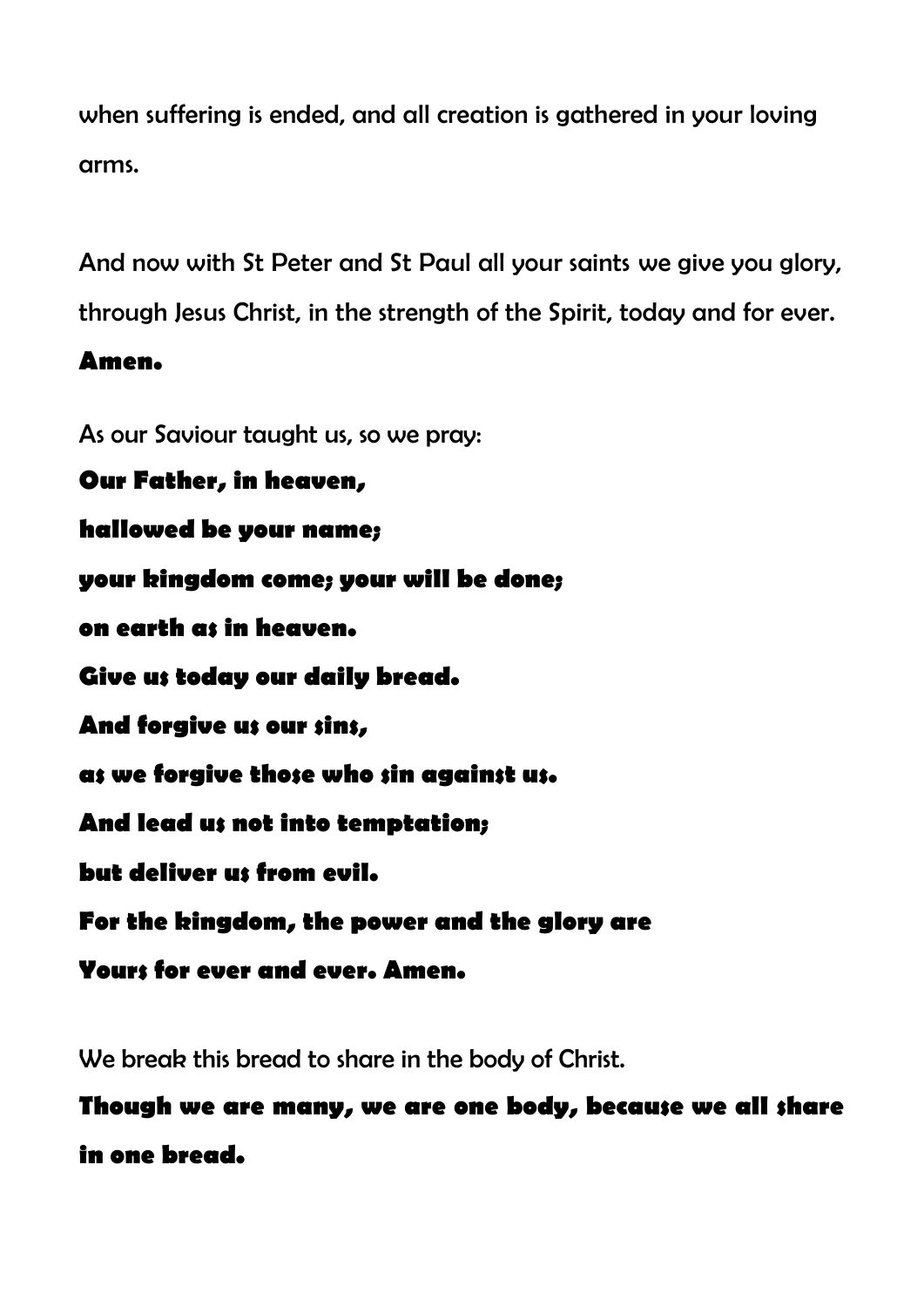The body of Christ keep you in eternal life: **AMEN** Distribution of Communion

Prayer after Communion **Almighty God We thank you for feeding us With the body and blood of your Son Jesus Christ. Through him we offer you our souls and bodies To be a living sacrifice. Send us out in the power of your Spirit To live and work to your praise and glory. AMEN.**

**Notices** 

We listen to the choir sing: Brother, sister let me serve you

Brother, sister, let me serve you; let me be as Christ to you; pray that I may have the grace to let you be my servant too.

We are pilgrims on a journey, and companions on the road: we are here to help each other walk the mile and bear the load.

I will hold the Christlight for you in the nighttime of your fear; I will hold my hand out to you, speak the peace you long to hear.